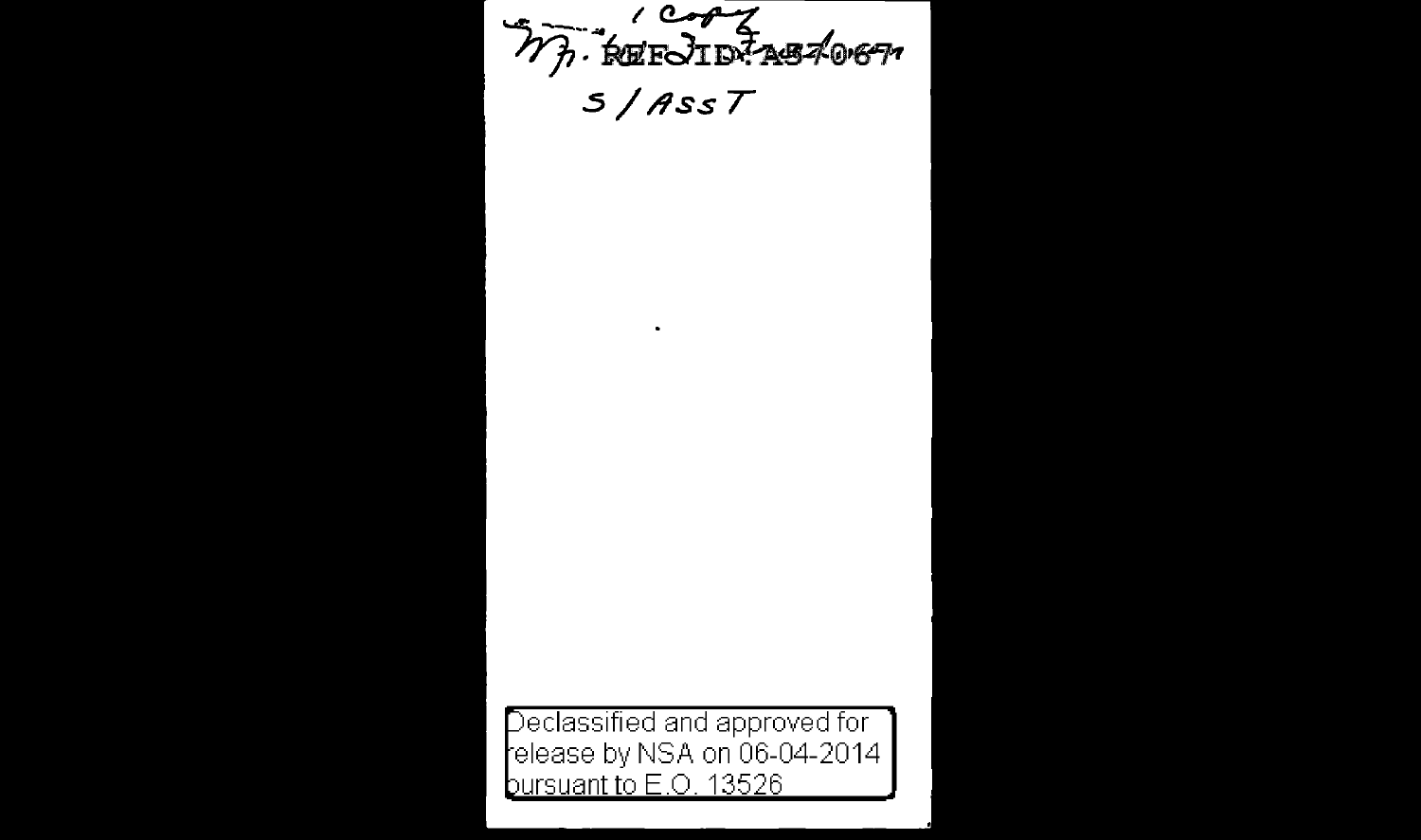<u>ADDAA5710</u>67

DEPARTMENT OF DEFENSE NATIONAL SECURITY AGENCY WASHINGTON 25, D. C.

٦.,

 $R/AE$  74 19 July 1955

**GEGRET** 

## DECISION ON R/AE 74

 $\mathbf{on}$ 

### **MURDOCK**

1. On 19 July 1955 the Director, National Security Agency, approved the recommendations in RADAC R/AE 74 and forwarded the task to the Office of R/D for necessary action.

2. This decision now becomes a part of and shall be attached as a top sheet of RADAC R/AE 74.

re C. Duck

ANN M. MARLEY **Executive Secretary Research and Development Advisory Council** 

Decision on RADAC R/AE 74

SECRET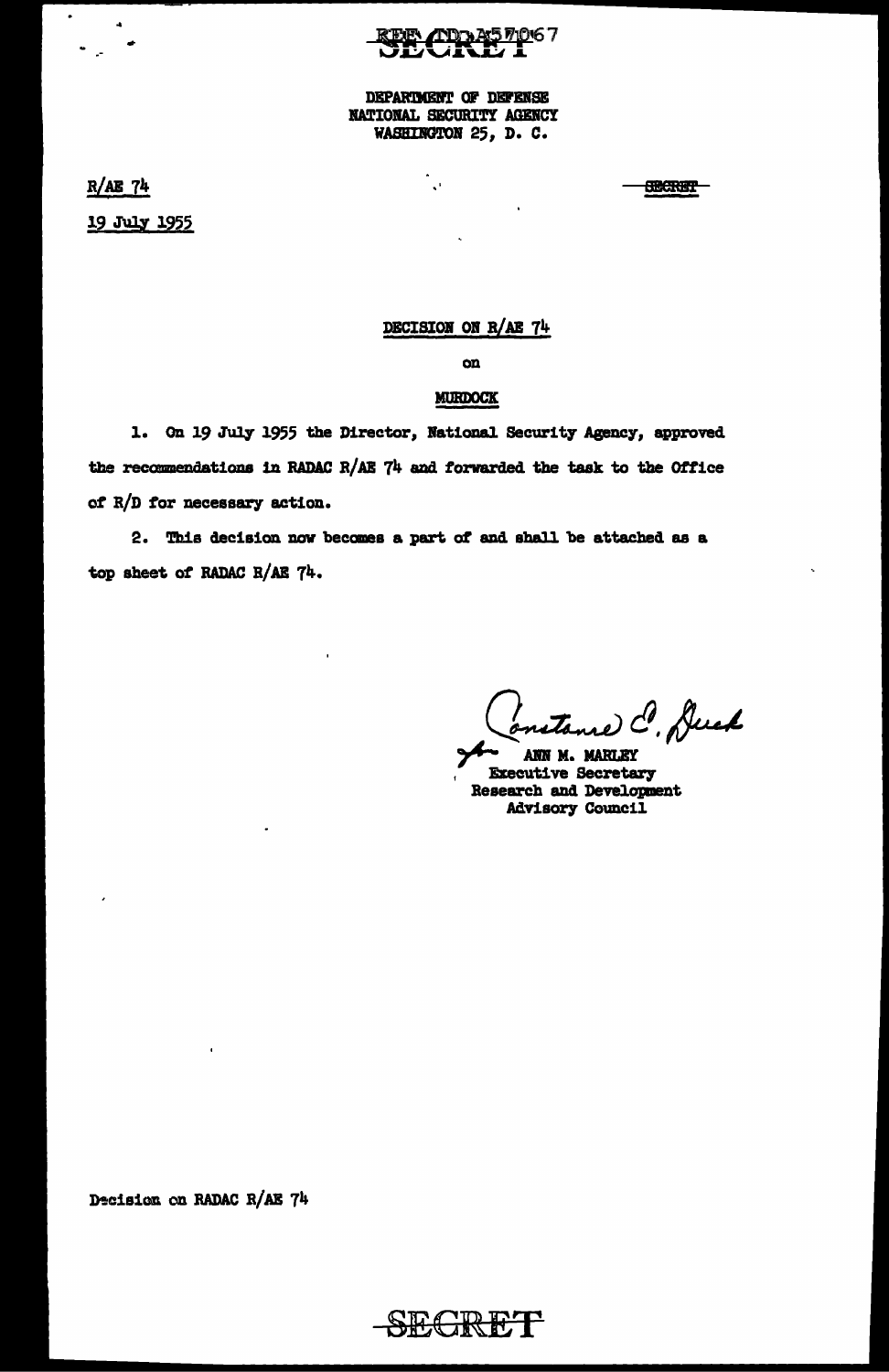**◯R₽₽╮₮**₽ ţ₳፮₹067 <del>ز و ارو ان</del> DEPARTMENT OF DEPENSE NATIONAL SECURITY AGENCY WASHINGTON 25, D.C.

> Prepared: Secretariat Recommended: RADAC 7 July 1955 **Date:** Approved: Director. NSA Date:

REPORT BY THE RESEARCH AND DEVELOPMENT ADVISORY COUNCIL TO DIRECTOR, NATIONAL SECURITY AGENCY

# **MURIOCK**

#### **PROBLEM**

1. To establish a task for the design and development of an analytic machine for deriving Hagelin C-38 wheel settings by the use of short cribs.

#### **DISCUSSION**

2. Inclosures: A. Task Summary Sheet **P.** Task Background Sheet

#### CONCLUSION

3. It is concluded thats

a. There is a need for a device capable of deriving Hagelin C-36 wheel settings by the use of short cribs due to the inadequacy of HECATE to deal with short cribs and to relieve the current heavy time consumption on computers.

### RECOMMENDATIONS

4. It is recommended that:

a. A task be established for the design and development of MURDOCK.

b. Data contained in the inclosures be approved.

#### **CONCURRENCES:**

5. The following members/alternates concur in the recommendations of this report:

| R/D - Dr. S. Kullback          | COMP - Lt. Col. C. K. Milroy |
|--------------------------------|------------------------------|
| <b>PROD - Mr. Dale Marston</b> | $P/P - Mr$ , $L_0 E_0$ Shinn |
| COMSEC-Lt.Col. K. I. Davis     | LOG - Col. N. T. Kincade     |

6. The following observers were present: Mr. A. B. Clark, DD/RD, Mr. A. Rose, Mr. C. Schierlmann, Mr. M. Mathews, Mr. J. Crone, Dr. E. Callen, R/D; Mr. T. Chittenden, COMSEC; Mr. J. Tasker, LOG.

Kullach KULLBACK

Chairman Research and Development Advisory Council

**Task No. 353-7509** 

**R/AB 74** 



SECRET

المستعين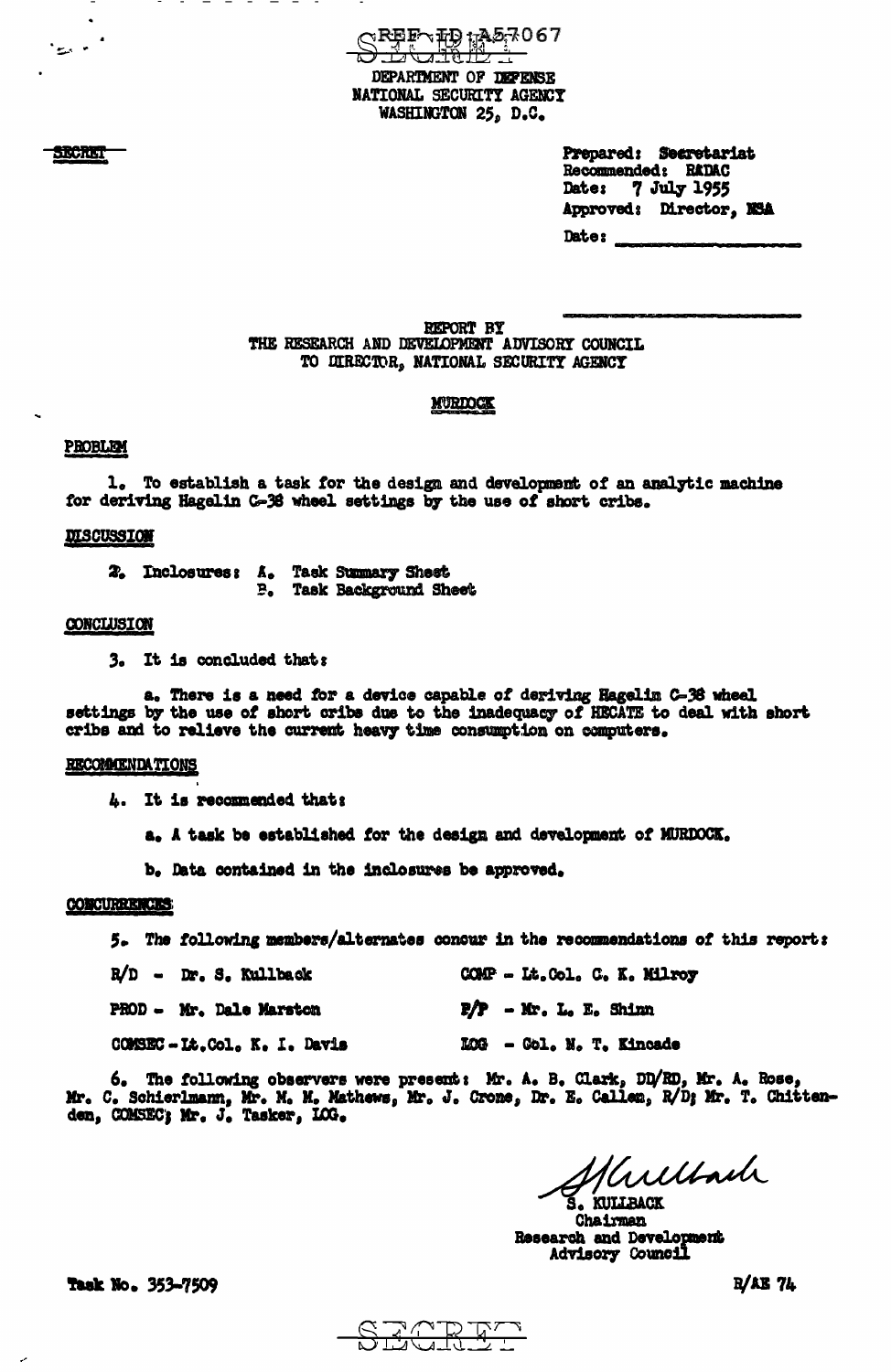**SECRET** 

- 4

|          | Approved AUTO     |
|----------|-------------------|
|          | Date 25 May 55    |
|          | Recommended RADAC |
| Dat e___ |                   |
|          | Approved DIRNSA   |
| Date_    |                   |

### TASK REPORT BY THE ANALITIC EQUIPMENT TECHNICAL COMMITTEE TO RADAG ON NURDOCK

**HIP 497067** 

# **PROBLEM:**

1. To establish a task for the design and development of an analytic machine for deriving Hagelin C-38 wheel settings by the use of short cribs.

# DISCUSSION:

2. Enclosures: A. Task Summary Sheet<br>B. Task Background Sheet.

### CONCLUSION:

3. It is concluded that:

a. There is a need for a device capable of deriving Hagelin 0-38 ' wheel settings by the use of short cribs due to the inadequacy of HEOATE to deal with short cribs and to relieve the current heavy time consumption on computers.

### RECOMMENDATIONS:

- 4. It is recommended that:
	- a. A task be established for the design and development of MURDOCK.

b. Data contained in the enclosures be approved.

## **CONCURRENCES:**

5. The following members/alternates concur:

| <b>Mr. Bowman</b>  | æ  |
|--------------------|----|
| <b>Mr. Gordon</b>  | æ  |
| <b>Dr. Leibler</b> | 30 |
| Mr. Hopper         | 06 |
| Mr. May            | 06 |

SECRET

sahi erlman Chairman, AETO **RADAC** 

Task No. 353-7509

 $R/AB$  74

STORET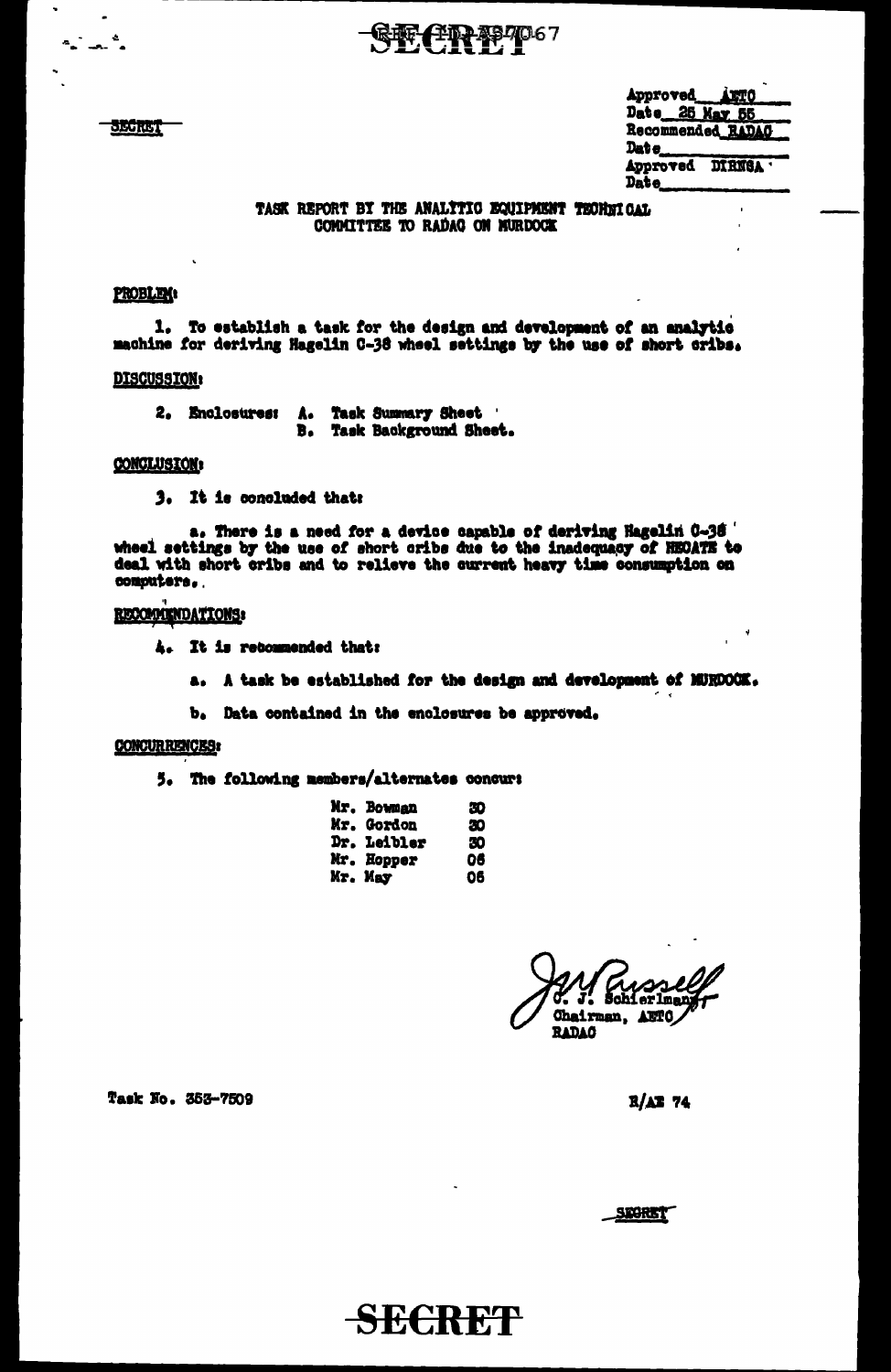| ᠊ᠣᡂᢛᡱ           |                                           |                   | TASK REEL ARD A57-067                             |             |                                             |  |
|-----------------|-------------------------------------------|-------------------|---------------------------------------------------|-------------|---------------------------------------------|--|
|                 | TASK NO. 353-7509 NOMENCLATURE AFSAF D91A |                   |                                                   | COVER NAME  | <b>MURDOCK</b>                              |  |
| TITLE           | Short Crib Wheel Setter                   |                   |                                                   |             |                                             |  |
| <b>PROJECT</b>  | ALPHA                                     |                   |                                                   |             | SUB PROJECT Special Problem Equipments      |  |
|                 | SECURITY CLASSIFICATION                   | <b>SECRET</b>     |                                                   |             | PRIORITY <b>1B</b> TECHNICAL OBJECTIVE IO-9 |  |
| <b>STARTING</b> | DATE Upon Approval                        | <b>COMPLETION</b> | TARGET DATE December 57 OF MODELS Two Operational | NO. & TYPE  |                                             |  |
| <b>APPROVED</b> |                                           |                   |                                                   | <b>DATE</b> |                                             |  |
|                 |                                           |                   |                                                   |             |                                             |  |

## REQUIREMENT

- 1. Origin of Request: NSA
- 2. Principal Application: Derivation of Hagelin C-38 wheel settings by use of short cribs.

## 3. Reference:

### **DESCRIPTION**

To develop and deliver two operational models capable of deriving Hagelin C-38 wheel settings by use of short cribs.

## DEVELOPMENT PLAN

The plan consists of performing contract negotiations for the development and delivery of two MURDOCK equipments in 22 years or less.

## **COST DATA**

|              | Estimated   | Expenditures   | Estimate of Expenditures |             |              |  |  |
|--------------|-------------|----------------|--------------------------|-------------|--------------|--|--|
|              | Total Cost  | Prior to FT 56 | <u>FY 56</u>             | FY 57       | <u>FY 58</u> |  |  |
| (Man Years)  | 9           | 1              | 2                        | 4           | 2            |  |  |
| (Labor Cost) | \$50,304    | \$5,408        | \$11,024                 | \$22,446    | \$11,424     |  |  |
| (Purchases)  | <b>None</b> | None           | None                     | <b>None</b> | <b>None</b>  |  |  |
| (Contract)   | \$550,000   | <b>None</b>    | \$250,000                | \$200,000   | \$100,000    |  |  |
| TOTAL COST   | \$600,304   | \$5,408        | \$261,024                | \$222,448   | \$111,424    |  |  |

#### PROGRESS TO DATF

Discussions with PROD and R/D to formulate equipment functional characteristics and requirements. Some preliminary pre-contractual discussions have been held with a possible contractor.

The Purchase Description in being prepared.

## PRODUCTION PLAN

**None** 

Enclosure A

R/AE 74

25 May 55 Date Prepared SECRET